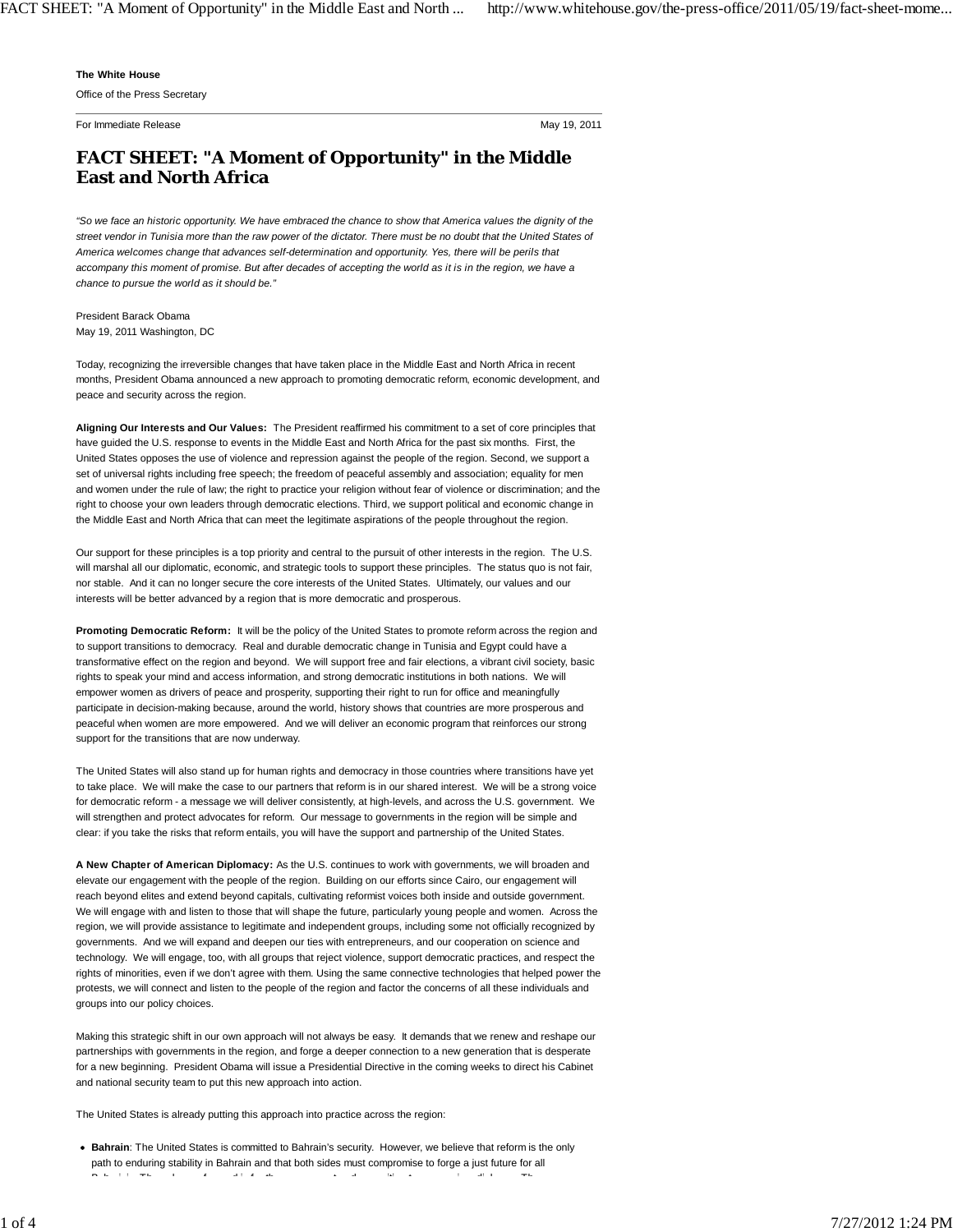Bahrainis. The only way forward is for the government and opposition to engage in a dialogue. The government must create the conditions for dialogue, and the opposition must participate to forge a just future for all Bahrainis.

- **Egypt**: The United States supports an orderly, peaceful, and legitimate transition to a representative and responsive government committed to democratic principles in Egypt. It is important to empower positive models, and Egypt is critical as the largest Arab country and an enduring partner of the United States. We are encouraged by some of the steps that the interim government has taken on the political front, and we support a fully transparent and inclusive process moving forward. The U.S. is working with the international community to identify ways to stabilize Egypt's economy in the short-term and promote economic policies for the medium and long-term that will help ensure economic prosperity accompanies the transition.
- **Jordan**: The United States is committed to our long-standing partnership with Jordan a regional leader on political and economic reform. We recognize the government's efforts to respond to the legitimate demands of citizens through the National Dialogue Committee, and urge Jordan's leadership to seize this opportunity to advance meaningful reforms. U.S economic assistance supports Jordan's economic growth and development and promotes political, economic, and social reforms though programs in judicial reform, education, public health, job creation, and youth empowerment. We are also working with non-governmental partners is Jordan to cultivate a vibrant civil society. The United States also remains committed to Jordan's security and continues to provide security assistance aimed at, among other things, modernizing the Jordanian military and enhancing border security.
- **Libya**: The United States led an international effort to intervene in Libya to stop a massacre joining with with our allies at the UN Security Council to pass a historic resolution that authorized a no-fly zone and further authorized all necessary measures to protect the Libyan people. At the start of the air campaign, the President pledged to the American people that U.S. military action would be limited in duration and scope and that we would ultimately transition from a U.S. to a coalition lead. The President has made good on that pledge. Now that we have transitioned to a NATO lead, we will continue to play an important role in the international community's effort to put pressure on Col. Qaddafi and to protect innocent civilians that his regime continues to attack. The President has made clear, Qaddafi has lost the confidence of the Libyan people and he must go. At the same time, the United States is engaging and assisting the Transitional National Council, a legitimate and credible interlocutor, which is committed to an inclusive, democratic political transition in Libya. We are also working to address humanitarian needs in Libya and along its borders.
- **Morocco**: The United States supports Morocco's efforts to promote ongoing democratic development through constitutional, judicial, and political reforms. We recognize the Moroccan government's efforts to respond the demands of its citizens and we urge the government to implement these crucial reforms. We are working with the people and the government of Morocco to support their efforts to consolidate the rule of law, protect human rights, improve governance, empower youth, and works towards meaningful constitutional reform. This includes a robust dialogue on human rights and political freedom.
- **Syria**: The United States condemns the Syrian government's murder and mass arrests of its people. We have imposed additional sanctions on the regime, including on President Assad and his inner circle. We stand by the Syrian people who have shown their courage in demanding dignity and a transition to democracy. President Assad now has a choice: he can lead that transition, or get out of the way.
- **Tunisia**: The United States is committed to supporting the Tunisian people as they build the stronger democratic foundations needed for long-term stability and broad-based economic growth. We welcome the significant steps that have been taken to advance the democratic transition, and will support Tunisians inside and outside of government as they hold democratic elections, craft a new constitution, and implement a broad-based reform agenda. We will support a new partnership between Tunisian civil society groups and technology companies in order to get more information, communications capacity available broadly throughout society.
- **Yemen**: The United States supports the aspirations of the Yemeni people for a more stable, unified, and prosperous nation, and we are committed to assisting them in this courageous pursuit. We are also committed to assisting Yemen to eradicate the security threat from al-Qa'ida in the Arabian Peninsula. President Saleh needs to follow through on his commitment to transfer power. We support a peaceful and orderly transfer of power that begins immediately.

**Supporting Economic Development:** To ensure that democratic change is reinforced by increasing economic opportunity, the President laid out a new economic vision for the region to support nations that commit to transition to democracy. We will also focus on rooting out corruption and other barriers to progress. Our efforts will create incentives for nations to pursue a path to democracy and modern economies and will also help tap the enormous potential of the region's young people. Our approach is based around four key pillars – support for economic policy formulation, support for economic stability, support for economic modernization, and the development of a framework for trade integration and investment.

- **Support for Better Economic Management:** We will offer concrete support to foster improved economic policy formulation and management alongside our democratization efforts. We will focus not only on promoting economic fundamentals, but also transparency and the prevention of corruption. We will use our bilateral programs to support economic reform preparations, including outreach and technical assistance from our governments, universities, and think tanks to regional governments that have embraced reform, individuals, and NGOs. We will mobilize the knowledge and expertise of international financial institutions to support home grown reforms that increase accountability.
- **Support for Economic Stability:** Egypt and Tunisia have begun their transitions. Their economic outlooks iti b f t t b t th f i i f i di l ti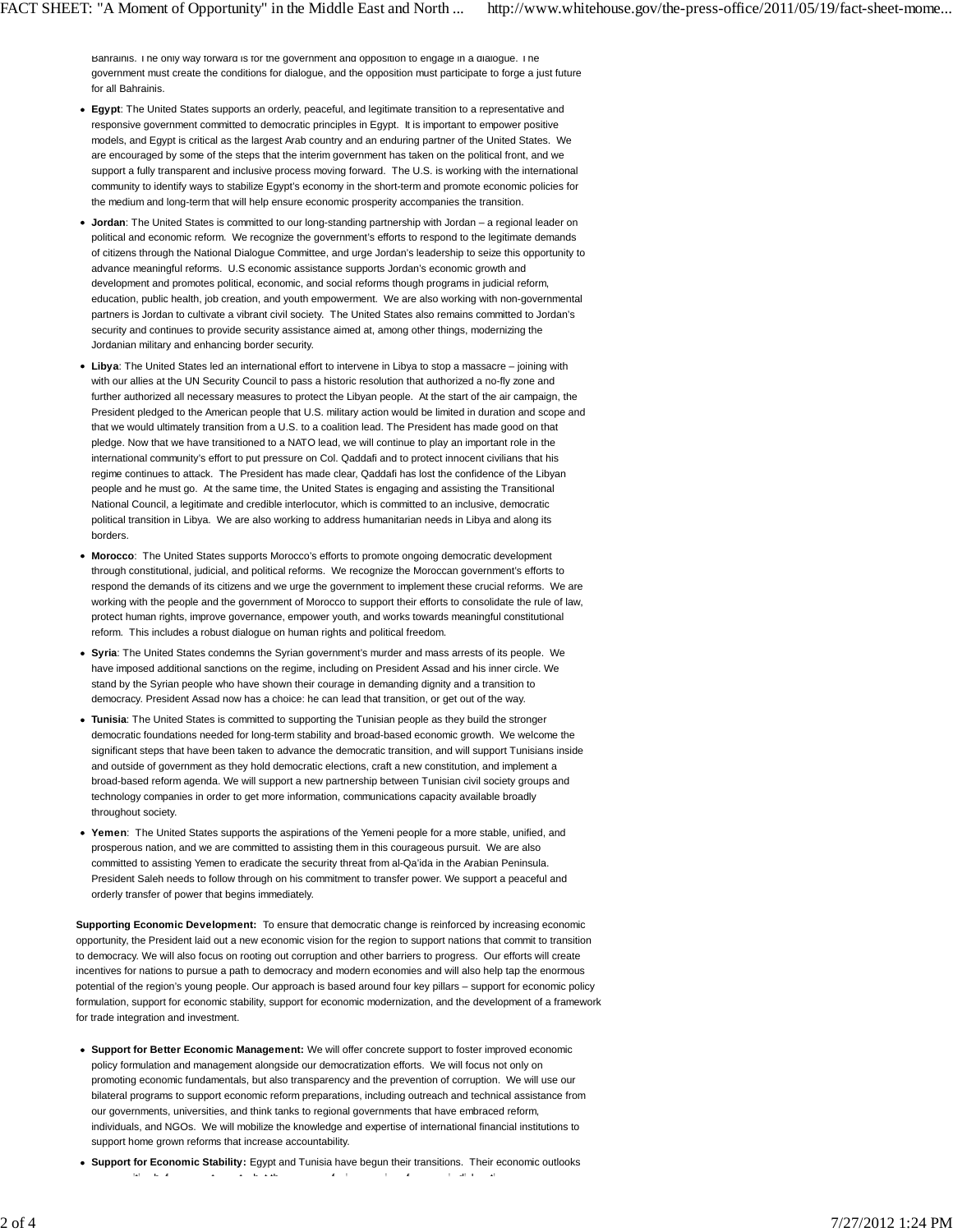were positive before recent events, but they are now facing a series of economic dislocations.

- **Galvanizing Financial Support:** We are galvanizing financial support from international financial institutions and Egypt and Tunisia's regional partners to help meet near term financial needs.
- **Turning the Debts of the Past Into Investments in the Future:** The United States will relieve Egypt of up to \$1 billion in debt by designing a debt swap arrangement, and swap it in a way that allows Egypt to invest these resources in creating jobs and fostering entrepreneurship.
- **Support for Economic Modernization:** We realize that the modernization of the economies in Middle East and North Africa will require a stronger private sector. To address that, we are committed to working with our international counterparts to support a reorientation of the European Bank for Reconstruction and Development to support countries in the region. The Bank played a crucial role in supporting democratization and economic transition in Central and Eastern Europe and can make a great contribution in Middle East and North Africa as well. We also seek to establish Egyptian-American and Tunisian-American Enterprise Funds to stimulate private sector investment, to promote projects and procedures that support competitive markets, and to encourage public/private partnerships. And as Secretary Clinton announced in Cairo, the Overseas Private Investment Corporation (OPIC) will provide up to \$2 billion dollars in financial support for private sectors throughout the MENA region.
- **Develop a Framework for Trade Integration and Investment:** The United States will launch a comprehensive Trade and Investment Partnership Initiative in the Middle East and North Africa. We will work with the European Union as we launch step-by-step initiatives that will facilitate more robust trade within the region, build on existing agreements to promote greater integration with U.S. and European markets, and open the door for those countries who adopt high standards of reform and trade liberalization to construct a regional trade arrangement.

**(For more detail, see the Economic Support for the Middle East and North Africa Fact Sheet, see: http://www.whitehouse.gov/the-press-office/2011/05/18/factsheet-economic-support-middle-east-andnorth-africa)** 

**Promoting Peace and Security:** Even as we change our policy approach in response to political and economic changes in region, the United States maintains its commitment to pursue peace and stability in the region. We remain committed to our non-proliferation agenda in the region and worldwide and continue to demand that Iran meets its international obligation to halt its nuclear weapons program. Our counterterrorism agenda is as robust as ever, as evidenced by the recent takedown of Osama bin Laden. We will continue to take the fight to al Qa`ida and its affiliates wherever they are.

**The Broad Outlines of Middle East Peace:** The President seeks to shape an environment in which negotiations can restart when the parties are ready. He intends to do this laying out principles on territorial borders and security.

On territory, the boundaries of Israel and the Palestinian state should be based on the 1967 lines with mutually agreed swaps. On security the Palestinian state must be non-militarized, and the full and phased withdrawal of Israeli forces would be geared to the ability of Palestinian security forces and other arrangements as agreed to prevent a resurgence of terrorism; stop the infiltration of weapons; and provide effective border security. The duration of this transition period must be agreed, and may vary for different areas like borders. But it must be sufficient to demonstrate the effectiveness and credibility of security arrangements. Once Palestinians can be confident in the outlines of their state, and Israelis are confident that the new Palestinian state will not imperil its security, the parties will be in a position to grapple with the core issues of refugees and Jerusalem.

Ultimately, it is up to Israelis and Palestinians to take action. No peace can be imposed upon them, nor can endless delay make the problem go away. But what America and the international community can do is state frankly what everyone knows: a lasting peace will involve two states for two peoples. Israel as a Jewish state and the homeland for the Jewish people, and the state of Palestine as the homeland for the Palestinian people; each state enjoying self-determination, mutual recognition, and peace.

**Ending the Combat Mission in Iraq, Building a Strategic Partnership:** President Obama kept his commitment to responsibly end our combat mission in Iraq, bringing home 100,000 troops and transitioning to a full Iraqi lead for security in the country. Consistent with the 2008 Security Agreement, the United States intends to withdraw our remaining troops by the end of the year, while our civilians strengthen an enduring partnership with the Iraqi people and government in economic, diplomatic, cultural, and security fields.

**Surged in Afghanistan:** The strategy in Afghanistan is working. With the addition of 30,000 U.S. forces, nearly 10,000 coalition forces, and almost 1000 civilians, the surge is achieving its intended effect. We have arrested the Taliban's momentum and placed the insurgency under significant military pressure. Increasingly, our collective efforts are focused intensely on providing trainers and funding for Afghan National Security Forces to support their assuming lead security responsibility, significantly growing the Afghan Security Forces to nearly 300,000. Even as we begin to reduce our U.S. combat forces this July, and increasingly focus on advising and assisting the Afghan security forces, we are working toward completion of a renewed partnership agreement with the Afghans that will affirm our enduring commitment to stability in Afghanistan. Finally, we are equally committed to an Afghan-led political process toward a peaceful resolution.

**Focused on Al Qa`ida:** We have applied unprecedented pressure to disrupt, dismantle and defeat al Qa`ida and its adherents. We have disrupted plots at home, and increased military, intelligence, and diplomatic support to e pand the capacit of o r partners from Pakistan to Yemen from So theast Asia to Somalia O er half of Al